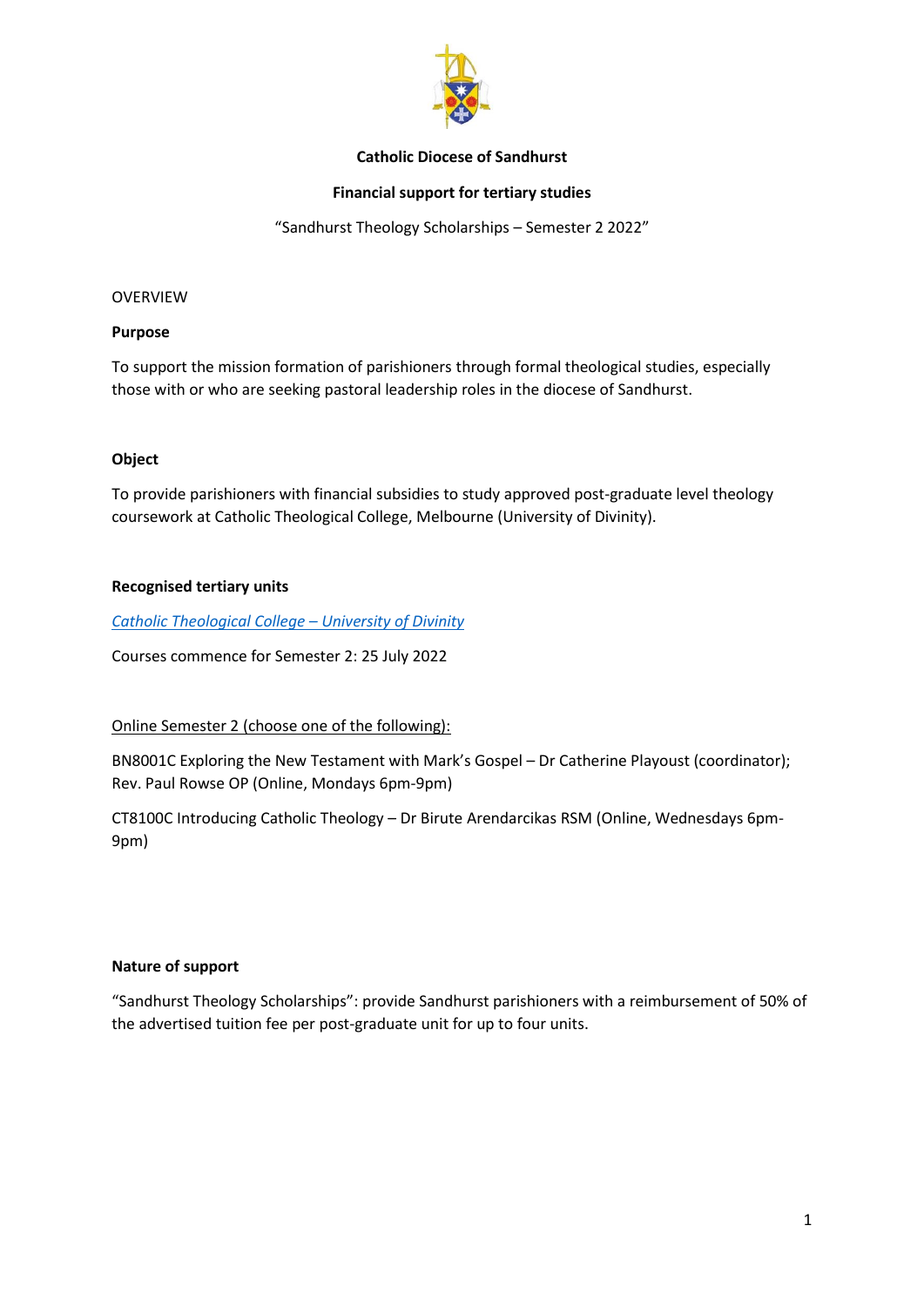# **Process Semester 2 2022**

- 11 May 2022: advertising of financial support/scholarships
	- o Flyer to parishes and accompanying letter to parish priests
- 17 June 2022: applications close for Semester 2
- 25 June 2022: successful applicants notified
- Students present evidence of enrolment, payment receipt and bank account details
- Students reimbursed via direct credit to bank account

## **Application Criteria – addressed in online application form**

- Prospective student is a parishioner in the Catholic Diocese of Sandhurst
- Recognised institution and approved course clearly identified
- Clear statement of reason(s) for study
- State current involvement in Parish life, including any leadership roles
- Endorsement of Parish Priest
- Proposed unit of study, for credit or audit
- Priority will be given for groups of two or more parishioners applying together and providing mutual support through shared discussions, etc.
- Indication of any previous tertiary studies
- Application form:<https://forms.office.com/r/qhe1yj7sMb>

### **Budget 2022**

- Post Graduate units for Award \$2,732
- Post Graduate units for Audit \$650 per unit
- Up to twenty scholarships for the academic year (Feb-Nov), a maximum of \$1,366 per postgraduate unit (maximum total budget \$27,320)

# **Other**

- Academic mentoring sessions may be available for those who have not studied recently.
- If in financial difficulty, please contact Director of Mission and Pastoral Life at the diocesan Chancery (03 5445 3600)

# TERMS & CONDITIONS

# **Scholarship Rules**

- 1. Scholarships are granted each semester, one per student and will be administered by the office of the Director of Mission and Pastoral Life.
- 2. Scholarships are granted for approved post-graduate level units at Catholic Theological College, Melbourne.
	- a. Units will be approved by the bishop or his delegate.
	- b. The list of approved units will be published prior to the beginning of each academic year.